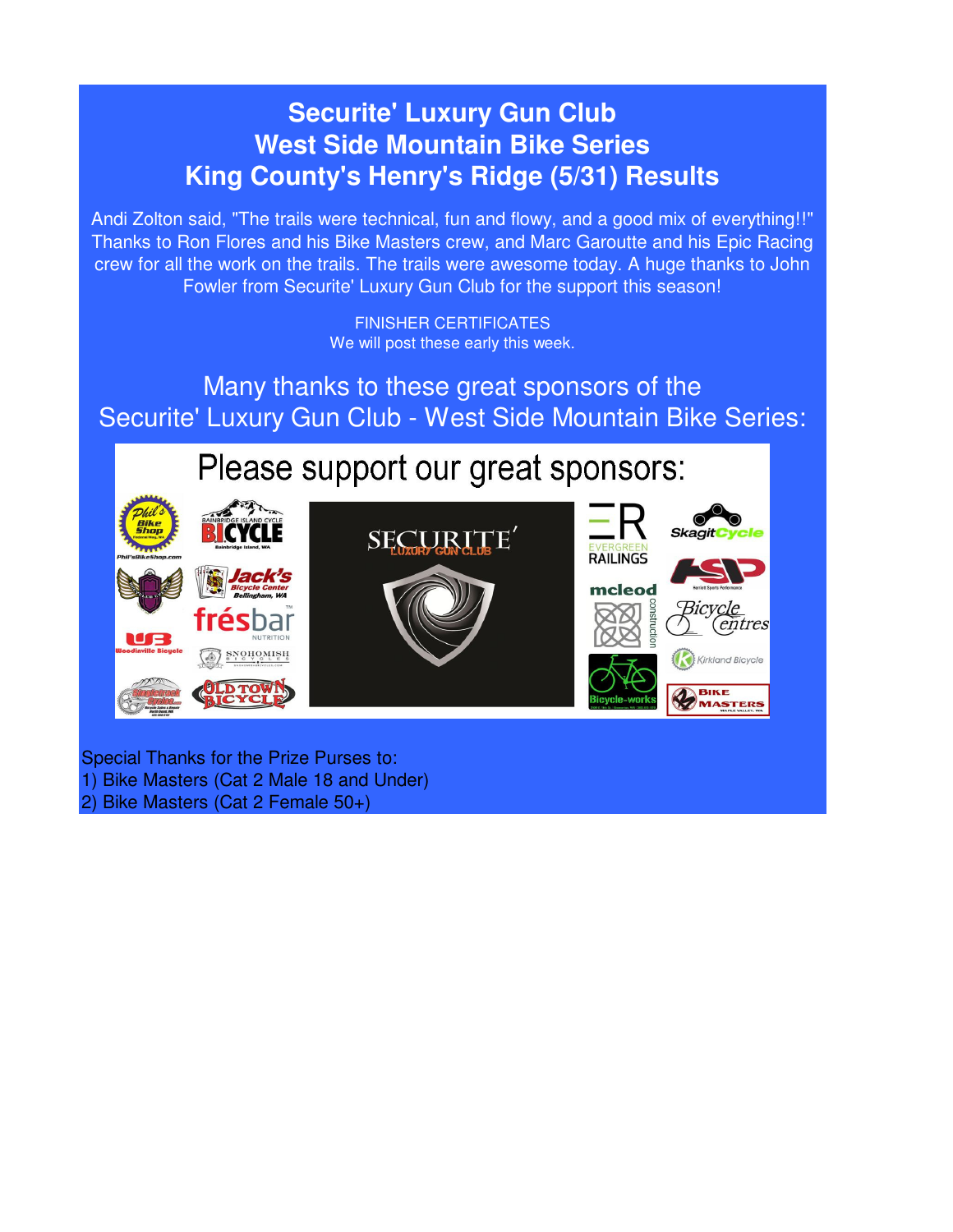| Please support<br>the following<br>sponsors: |            |               | Securite' Luxury Gun Club, Singletrack Cycles, Phil's Bike Shop, Skagit<br>Cycles, Snohomish Bicycles, Jack's Bicycle Center, Old Town Bicycle, Kirkland<br>Bikes, FresBar, Bike Masters, B.I. Cycles, McLeod Construction, Evergreen<br>Railings, HSP, Recycled Cycles, Woodinville Bicycle, Bicycle Works, and<br><b>Bicycle Centres</b> |                 |     |            |               |    |                                     |                |
|----------------------------------------------|------------|---------------|--------------------------------------------------------------------------------------------------------------------------------------------------------------------------------------------------------------------------------------------------------------------------------------------------------------------------------------------|-----------------|-----|------------|---------------|----|-------------------------------------|----------------|
| #<br>Current                                 | First Name | Last Name     | Team                                                                                                                                                                                                                                                                                                                                       | <b>Division</b> | Ąде | ender<br>৩ | <b>City</b>   |    | Time<br>Φ<br>Henry<br>Ridge<br>5/31 | Place<br>5/31  |
| 25                                           | Kristi     | Berg          | Axiom HVAC/Voler/Cycle U                                                                                                                                                                                                                                                                                                                   | 35-49           | 39  | F.         | Arlington     | 25 | 2:01:48.1                           |                |
| 71                                           | Hidi       | Cramer        | Soft Like Kitten                                                                                                                                                                                                                                                                                                                           | 35-49           | 41  | F.         | Des Moines    | 71 | 2:09:16.1                           | $\overline{2}$ |
| 40                                           | Amy        | Josefczyk     | Epic Racing                                                                                                                                                                                                                                                                                                                                | 35-49           | 42  |            | $F$ Seattle   | 40 | 2:10:16.4                           | 3              |
| 14                                           | ∐ ori      | <b>Brazel</b> | Mafia Racing NW                                                                                                                                                                                                                                                                                                                            | $50+$           | 53  |            | F Federal Way | 14 | 1:30:00.7<1<br>Lan.                 |                |

|     |           |              |                                        |           |    |   |               |     | 1:30:00.7<1      |                |
|-----|-----------|--------------|----------------------------------------|-----------|----|---|---------------|-----|------------------|----------------|
| 14  | Lori      | Brazel       | Mafia Racing NW                        | $50+$     | 53 | F | Federal Way   | 14  | Lap              |                |
|     |           |              |                                        |           |    |   |               |     | 1:40:13.8<1      |                |
| 162 | Sheryl    | Johnson      | <b>Blue Rooster</b>                    | $50+$     | 60 | F | Silverdale    | 162 | Lap              | $\overline{2}$ |
|     |           |              |                                        |           |    |   |               |     |                  |                |
| 101 | Andi      | Zolton       | Nemesis Racing                         | Open      | 30 | F | Kirkland      | 101 | :46:22.8         |                |
| 123 | Stephanie | White        |                                        | Open      | 26 | F | Tacoma        | 123 | 1:46:51.4        | $\overline{2}$ |
| 115 | Kirsten   | Jensen       | Jack's Bicycle Center/Homegrown Racing | Open      | 37 | F | Bellingham    | 115 | :48:39.4         | 3              |
| 34  | Delia     | Massey       | Spokeswomen Racing                     | Open      | 28 | F | Seattle       | 34  | 54:14.5 ا        | $\overline{4}$ |
| 61  | Leah      | Kiviat       | Jack's Bicycle Center/Homegrown Racing | Open      | 41 | F | Mt. Vernon    | 61  | :55:18.7         | 5              |
| 156 | Shannon   | Holden       | Vanderkitten/ibis                      | Open      | 39 | F | Spokane       | 156 | 1:58:40.4        | 6              |
| 105 | Elena     | Runyan       |                                        | Open      | 16 | F | Sammamish     | 105 | 2:04:02.2        | 7 <sup>1</sup> |
|     |           |              |                                        |           |    |   |               |     |                  |                |
| 16  | James     | Christensen  | Old Town Bicycle                       | $35 - 49$ | 48 | M | <b>Tacoma</b> | 16  | 1:37:41.2        |                |
| 10  | Cal       | Spranger     | Mafia Racing                           | 35-49     | 41 | M | Seattle       | 10  | :38:50.6         | $\overline{c}$ |
| 35  | Mark      | Landsaat     | Raleigh                                | 35-49     | 43 |   | M Seattle     | 35  | 1:41:20.2        | 3              |
| 119 | Jason     | Konieczka    | <b>EPIC Racing</b>                     | 35-49     | 46 | м | Issaquah      | 119 | :42:55.6         | 4              |
| 153 | Mark      | Eamer        | Ravenna Capital                        | 35-49     | 43 |   | M seattle     | 153 | 1:45:48.4        | 5              |
| 19  | Tom       | Sowards      | <b>Bike Masters Racing</b>             | 35-49     | 49 |   | M Auburn      | 19  | 1:45:57.2        | 6              |
| 161 | Walter    | Coburn       |                                        | 35-49     | 48 | M | Tacoma        | 161 | 1:46:39.4        | $\overline{7}$ |
| 12  | Matt      | Morrisson    |                                        | 35-49     | 46 | М | Kent          | 12  | 1:53:13.6        | 8              |
| 155 | Jason     | Williams     | Pacific Bike and Ski                   | 35-49     | 41 | М | Sammamish     | 155 | 1:53:24.4        | 9              |
| 15  | Chris     | <b>Blair</b> | <b>Bike masters</b>                    | 35-49     | 48 |   | M Bonney Lake |     | <b>DNF</b>       |                |
|     |           |              |                                        |           |    |   |               |     | $0.2511 - 0.151$ |                |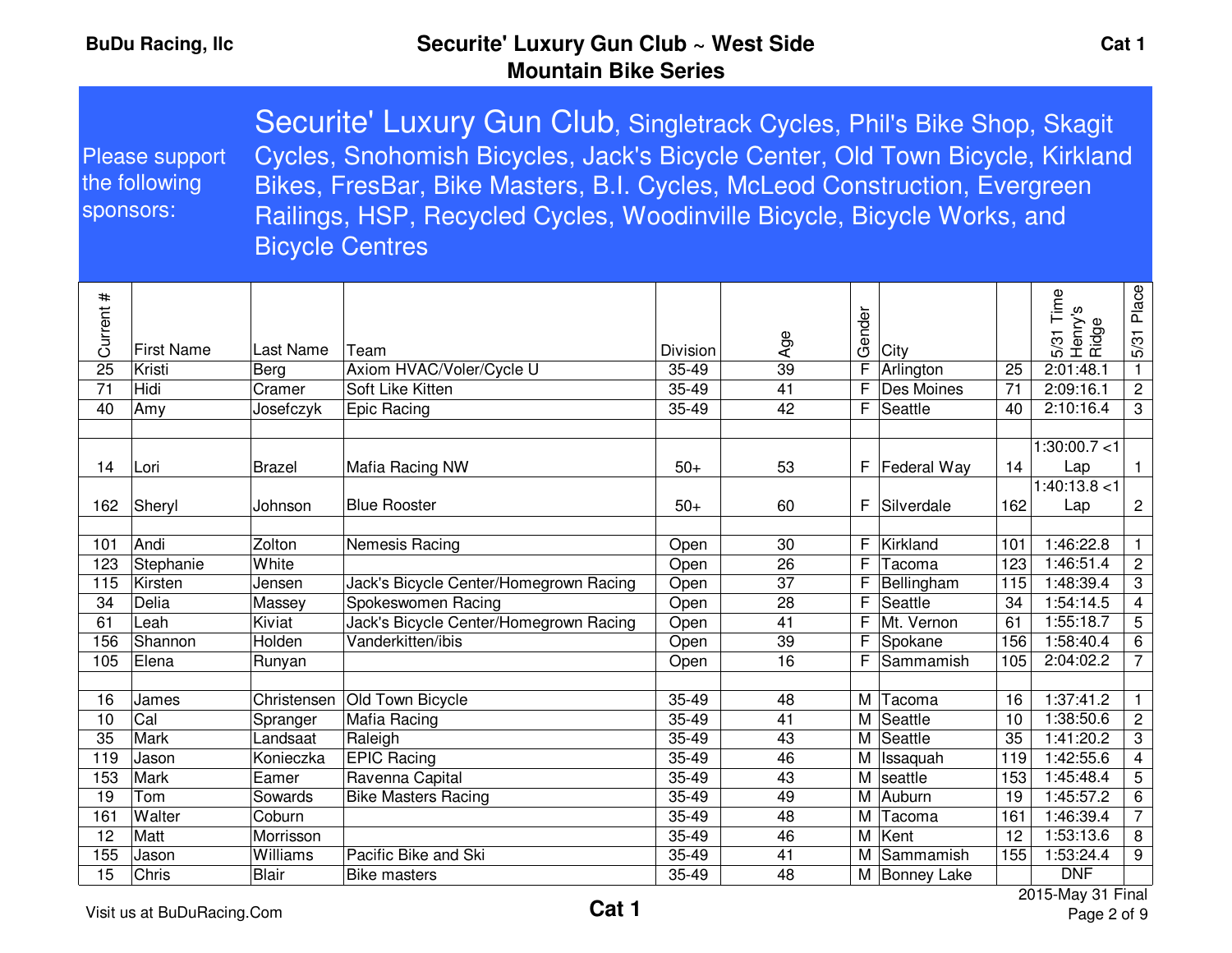|                      | Time<br>w                    | Place           |
|----------------------|------------------------------|-----------------|
|                      | Henry'<br>Ф<br>Ridge<br>5/31 | 5/31            |
|                      | <b>DNF</b>                   |                 |
|                      |                              |                 |
| 117                  | 1:43:37.4                    |                 |
| 124                  | 1:47:28.2                    | $\overline{2}$  |
| 22                   | 1:48:07.2                    | 3               |
| 31                   | :48:13.1                     | 4               |
| 91                   | :52:52.6                     | 5               |
| 104                  | :56:00.9                     | 6               |
| 43                   | 1:58:14.6                    | 7 <sup>1</sup>  |
|                      |                              |                 |
| 80                   | 1:27:31.6                    |                 |
| 159                  | 1:28:01.1                    | $\overline{c}$  |
| 58                   | 1:30:31.6                    | 3               |
| 7                    | :35:22.8                     | 4               |
| 8                    | 1:37:04.8                    | 5               |
| 44                   | 1:37:39.9                    | 6               |
| 84                   | 1:38:56.4                    | 7 <sup>1</sup>  |
| 158                  | 1:42:25.7                    | 8               |
| 135                  | 1:42:27.4                    | 9               |
| 100                  | 1:46:05.1                    | 10 <sup>1</sup> |
| 38                   | 1:49:52.2                    | 11              |
| <b>Black Diamond</b> |                              |                 |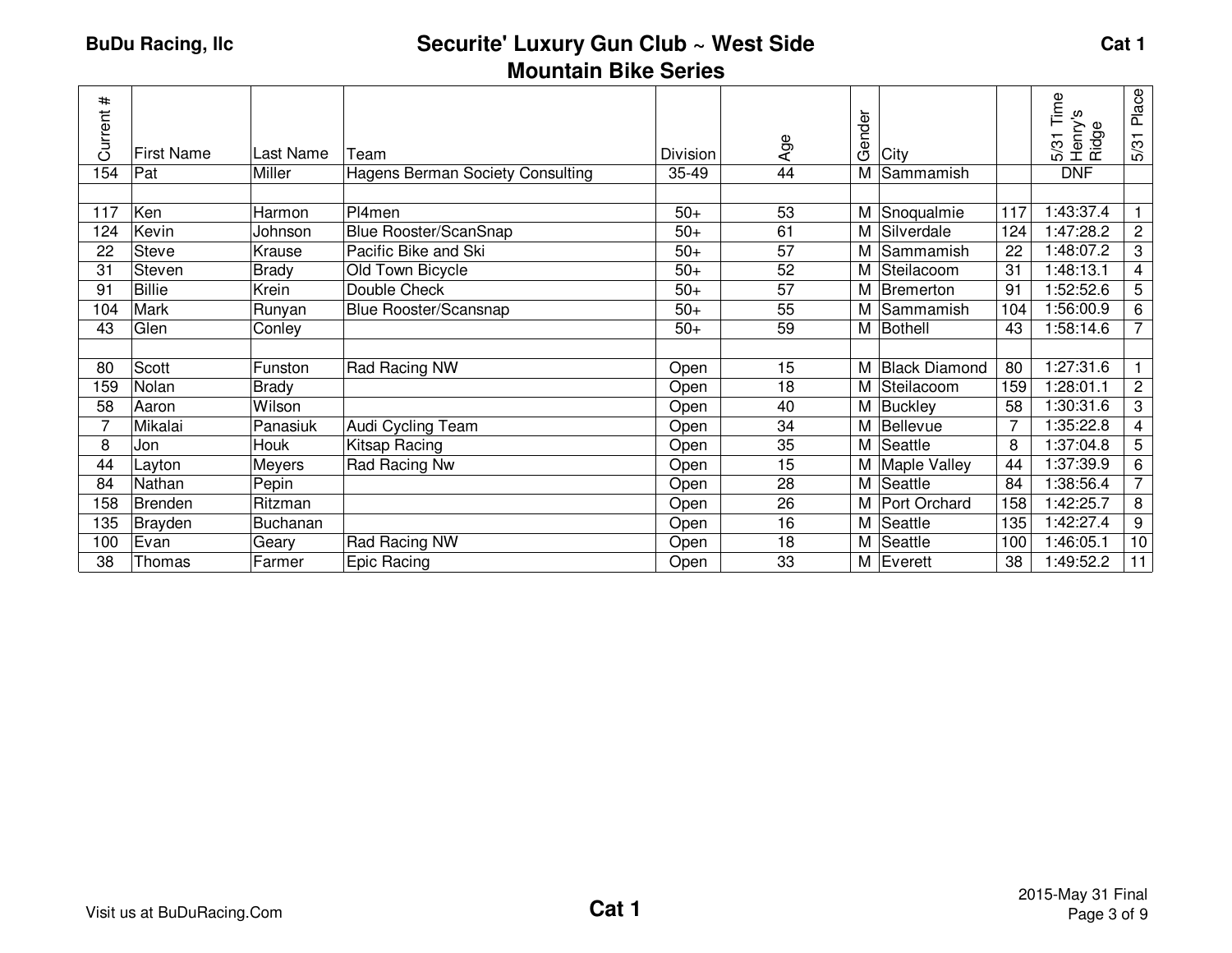| <b>Please</b><br>support the<br>following<br>sponsors: |                              |                      | Securite' Luxury Gun Club, Singletrack Cycles, Phil's Bike Shop,<br>Skagit Cycles, Snohomish Bicycles, Jack's Bicycle Center, Old Town Bicycle,<br>Kirkland Bikes, FresBar, Bike Masters, B.I. Cycles, McLeod Construction,<br>Evergreen Railings, HSP, Recycled Cycles, Woodinville Bicycle, Bicycle<br><b>Works, and Bicycle Centres</b> |                      |          |        |                         |                                         |                          |  |  |  |  |
|--------------------------------------------------------|------------------------------|----------------------|--------------------------------------------------------------------------------------------------------------------------------------------------------------------------------------------------------------------------------------------------------------------------------------------------------------------------------------------|----------------------|----------|--------|-------------------------|-----------------------------------------|--------------------------|--|--|--|--|
| #<br>Current                                           |                              |                      |                                                                                                                                                                                                                                                                                                                                            |                      | Age      | Gender |                         | 31 Time<br>5/31 Tim<br>Henry's<br>Ridge | Place<br>$\overline{31}$ |  |  |  |  |
| 382                                                    | <b>First Name</b><br>Kaitlyn | Last Name<br>Wolfe   | Team                                                                                                                                                                                                                                                                                                                                       | Division<br>18&Under | 15       | F      | City                    | 1:40:08.6                               | πò<br>$\mathbf{1}$       |  |  |  |  |
| 400                                                    | Hayden                       | Gizinski             | Oregon bike shop<br><b>CYCLE U</b>                                                                                                                                                                                                                                                                                                         | 18&Under             | 15       | F      | Vancouver<br>Seattle    | 1:42:01.8                               | $\overline{2}$           |  |  |  |  |
|                                                        |                              |                      |                                                                                                                                                                                                                                                                                                                                            |                      |          |        |                         |                                         |                          |  |  |  |  |
| 357<br>527                                             | Mary<br>Alicia               | Fordham<br>McCann    | Spokeswoman Racing<br>Spokeswoman Racing                                                                                                                                                                                                                                                                                                   | 30-39<br>30-39       | 39<br>34 | F<br>F | Mercer Island<br>Kent   | 1:25:39.1<br>1:34:24.7                  | 1<br>$\overline{2}$      |  |  |  |  |
| 332<br>425                                             | Rosemarie<br>Emily           | Schmidt<br>Nevin     | Team Group Health                                                                                                                                                                                                                                                                                                                          | 40-49<br>40-49       | 44<br>45 | F<br>F | Seattle<br>Seattle      | 1:31:27.8<br>1:46:57.4                  | 1<br>2                   |  |  |  |  |
| 469                                                    | Susan                        | Fleenor              | <b>Team Group Health</b>                                                                                                                                                                                                                                                                                                                   | $50+$                | 51       | F      | Kenmore                 | 1:33:41.4                               | 1                        |  |  |  |  |
| 272                                                    | Karen                        | Metcalfe             | Nemesis Racing                                                                                                                                                                                                                                                                                                                             | $50+$                | 54       | F      | Edmonds                 | 1:39:06.3                               | $\overline{c}$           |  |  |  |  |
| 530                                                    | Elizabeth                    | Smith                |                                                                                                                                                                                                                                                                                                                                            | $50+$                | 55       | F      | Redmond                 | 1:39:34.1                               | 3                        |  |  |  |  |
| 388                                                    | Lisa                         | Von Ommen            |                                                                                                                                                                                                                                                                                                                                            | $50+$                | 50       | F      | Fife                    | 1:48:26.1                               | 4                        |  |  |  |  |
| 315                                                    | Haden                        | Mills                | Epic Racing/ Monster Energy/ Ego Optics                                                                                                                                                                                                                                                                                                    | 18&Under             | -16      |        | M Maple Valley          | 1:15:49.3                               | 1                        |  |  |  |  |
| 372                                                    | Jack                         | Spranger             | Rad Racing NW                                                                                                                                                                                                                                                                                                                              | 18&Under             | 11       | М      | Seattle                 | 1:17:29.9                               | $\overline{c}$           |  |  |  |  |
| 480                                                    | Tor                          | Sather               |                                                                                                                                                                                                                                                                                                                                            | 18&Under             | 15       |        | M Kingston              | 1:18:10.5                               | 3                        |  |  |  |  |
| 276                                                    | Nathan                       | Morrisson            | Rad Racing NW                                                                                                                                                                                                                                                                                                                              | 18&Under             | 14       |        | M Kent                  | 1:24:01.6                               | $\overline{4}$           |  |  |  |  |
| 476                                                    | Brendan                      | Onderbeke            |                                                                                                                                                                                                                                                                                                                                            | 18&Under             | 17       |        | M : Arlington           | 1:28:10.4                               | 5                        |  |  |  |  |
| 520                                                    | Alexander                    | Brady                | Old Town Bicycle                                                                                                                                                                                                                                                                                                                           | 18&Under             | 14       |        | M Steilacoom            | 1:34:01.2                               | 6                        |  |  |  |  |
| 522                                                    | Mahlon                       | Houk                 | Kitsap Racing                                                                                                                                                                                                                                                                                                                              | 19-29                | 22       |        | M Spokane               | 1:09:19.1                               | 1                        |  |  |  |  |
| 355                                                    | Sterling                     | Quinn                |                                                                                                                                                                                                                                                                                                                                            | 19-29                | 21       |        | M Seattle               | 1:09:20.6                               | $\overline{2}$           |  |  |  |  |
| 511                                                    | Paul                         | Lietzan              |                                                                                                                                                                                                                                                                                                                                            | 19-29                | 29       |        | M Anacortes             | 1:15:22.4                               | 3                        |  |  |  |  |
| 317                                                    | Chad                         | Degraw               |                                                                                                                                                                                                                                                                                                                                            | 19-29                | 26       |        | M Lynnwood              | 1:15:31.1                               | 4                        |  |  |  |  |
| 499                                                    | Alex                         | Francis              |                                                                                                                                                                                                                                                                                                                                            | 19-29                | 21       |        | M Puyallup              | 1:43:19.4                               | 5                        |  |  |  |  |
| 284                                                    | Keith                        | Sargent              |                                                                                                                                                                                                                                                                                                                                            | 30-39                | 30       |        | M University Place      | 1:08:50.1                               | 1                        |  |  |  |  |
| 521                                                    | Jose Alfred                  | Ramirez              |                                                                                                                                                                                                                                                                                                                                            | 30-39                | 39       |        | M Tacoma                | 1:11:54.1                               | $\overline{c}$           |  |  |  |  |
| 523                                                    | Eric                         | Cissell              |                                                                                                                                                                                                                                                                                                                                            | 30-39                | 32       |        | M Black Diamond         | 1:12:22.9                               | 3                        |  |  |  |  |
| 510                                                    | Brian                        | Savery               | Squirrel Army                                                                                                                                                                                                                                                                                                                              | 30-39                | 34       |        | M Seattle               | 1:16:17.2                               | 4                        |  |  |  |  |
|                                                        | 397 Colin                    | Ferguson             | Fanatik Bike Co. Race Team                                                                                                                                                                                                                                                                                                                 | 30-39                | 38       |        | M Bellingham            | 1:22:50.6                               | 5                        |  |  |  |  |
| 515                                                    | Scott                        | Cleary               |                                                                                                                                                                                                                                                                                                                                            | 30-39                | 33       |        | M Buckley               | 1:28:22.1                               | 6                        |  |  |  |  |
| 351                                                    | Phil                         | Heffernan            |                                                                                                                                                                                                                                                                                                                                            | 40-49                | 43       |        | M Tacoma                | 1:09:32.6                               | 1                        |  |  |  |  |
| 508                                                    | <b>Brent</b>                 | Morrow               |                                                                                                                                                                                                                                                                                                                                            | 40-49                | 40       |        | M Mukilteo              | 1:12:48.3                               | $\overline{c}$           |  |  |  |  |
| 274                                                    | Steven                       | Moe                  | Nemesis Racing                                                                                                                                                                                                                                                                                                                             | 40-49                | 43       |        | M Kingston              | 1:13:03.4                               | 3                        |  |  |  |  |
| 252                                                    | Gregory                      | Awalt                | Kitsap Racing                                                                                                                                                                                                                                                                                                                              | 40-49                | 49       |        | M Bainbridge Island     | 1:13:19.6                               | 4                        |  |  |  |  |
| 293                                                    | Mark                         | Vander Pol           | <b>Bike Masters</b>                                                                                                                                                                                                                                                                                                                        | 40-49                | 40       |        | M Edgewood              | 1:14:52.2                               | 5                        |  |  |  |  |
| 302                                                    | Anthony                      | Barlow               | Epic Racing                                                                                                                                                                                                                                                                                                                                | 40-49                | 45       |        | M Marysville            | 1:14:53.4                               | 6                        |  |  |  |  |
| 516                                                    | Scott                        | Barr                 | Jack's Bicycle Center/Homegrown Racing                                                                                                                                                                                                                                                                                                     | 40-49                | 45       |        | M Bellingham            | 1:15:03.9                               | 7                        |  |  |  |  |
| 512                                                    | Michael                      | Swale                | Michael Swale                                                                                                                                                                                                                                                                                                                              | 40-49                | 41       |        | M Tacoma                | 1:15:38.5                               | 8                        |  |  |  |  |
| 490                                                    | Ruy                          | Lopez<br>Newby-House | HOMEGROWN RACING                                                                                                                                                                                                                                                                                                                           | 40-49                | 43       |        | M Ferndale<br>M Seattle | 1:16:52.9                               | 9                        |  |  |  |  |
| 365<br>344                                             | Nigel<br>Michael             | Lee                  | Motofish<br><b>Expressive Fit Cycle</b>                                                                                                                                                                                                                                                                                                    | 40-49<br>40-49       | 46<br>42 |        | M Marysville            | 1:16:54.1<br>1:19:20.1                  | 10<br>11                 |  |  |  |  |
| 275                                                    | Kent                         | Moffitt              | Old Town Bicycle                                                                                                                                                                                                                                                                                                                           | 40-49                | 46       |        | M Fircrest              | 1:22:20.4                               | 12                       |  |  |  |  |
| 389                                                    | Harry                        | Childers             |                                                                                                                                                                                                                                                                                                                                            | 40-49                | 48       | м      | Fife                    | 1:29:04.8                               | 13                       |  |  |  |  |
|                                                        | 526 David                    | Terbovic             |                                                                                                                                                                                                                                                                                                                                            | 40-49                | 41       |        | M : Maple Valley        | 1:29:45.1                               | 14                       |  |  |  |  |
|                                                        |                              |                      |                                                                                                                                                                                                                                                                                                                                            |                      |          |        |                         |                                         |                          |  |  |  |  |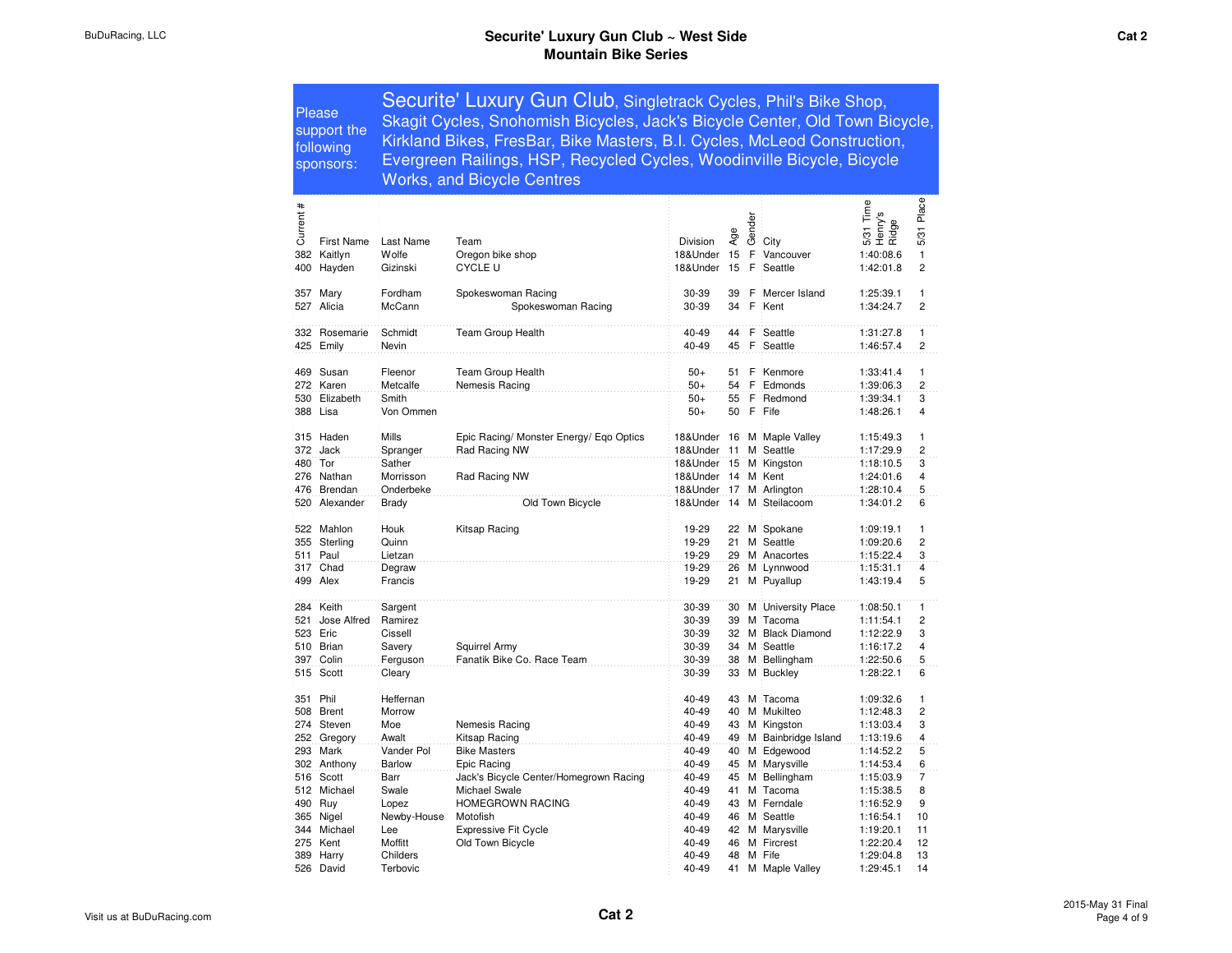| . |            |           |      |  |  |
|---|------------|-----------|------|--|--|
|   | First Name | Last Name | Team |  |  |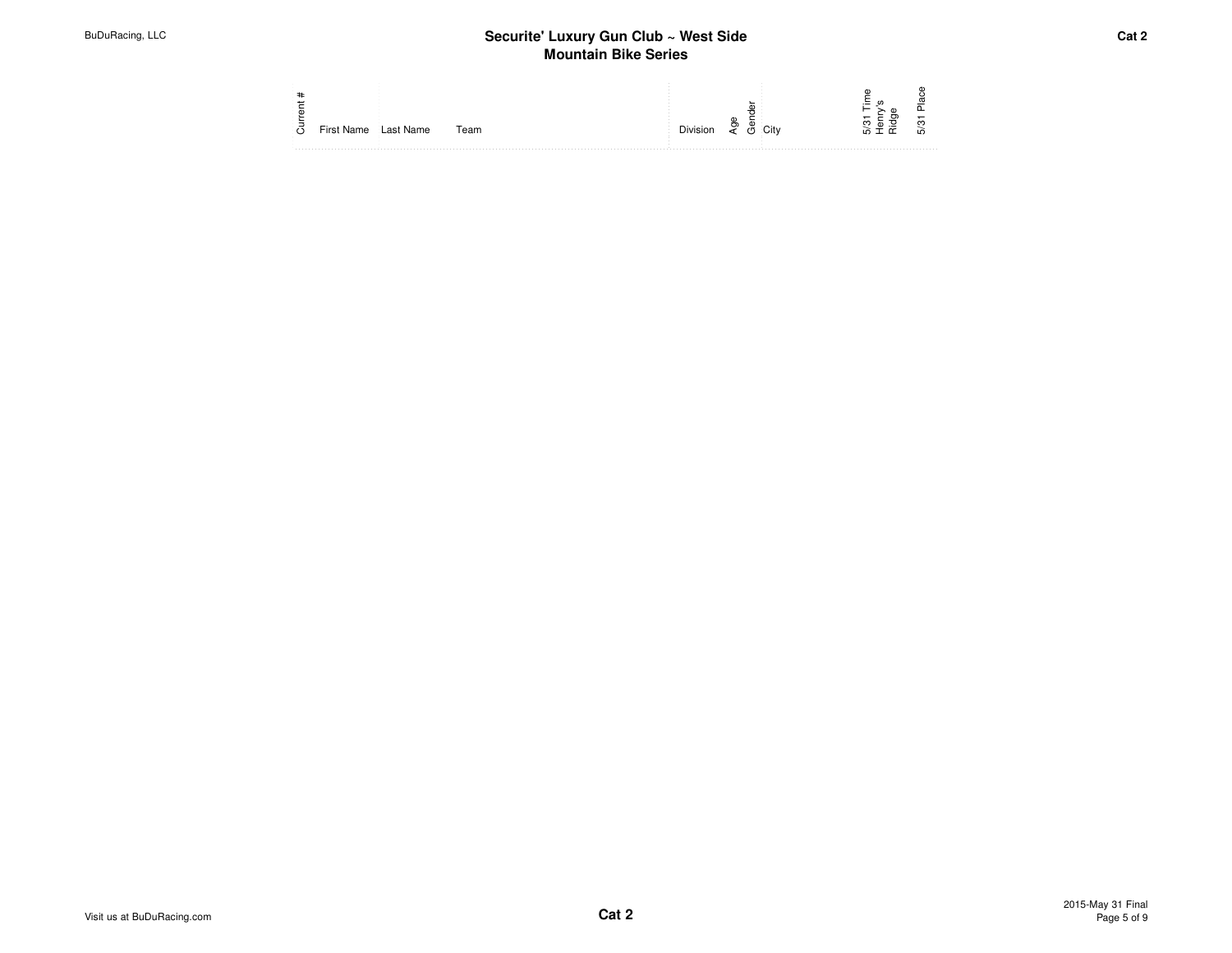| Current # | <b>First Name</b> | Last Name  | Team                        | Division    | Age          | Gender | City               | 5/31 Time<br>Henry's<br>Ridge | Place<br>5/31  |
|-----------|-------------------|------------|-----------------------------|-------------|--------------|--------|--------------------|-------------------------------|----------------|
| 524       | Jon               | Pflipsen   | <b>Bike Masters</b>         | 50-59       | 51           |        | M Kent             | 1:15:13.9                     | 1              |
| 429       | Antoine           | Issa       |                             | 50-59       | 50           |        | M Kingston         | 1:16:01.2                     | $\overline{2}$ |
| 295       | Tim               | Walsh      | Project 529 Legion          | 50-59       | 51           |        | M Seattle          | 1:17:02.4                     | 3              |
| 505       | Gareth            | Green      | <b>EPIC Racing</b>          | 50-59       | 52           |        | M Bellevue         | 1:18:58.9                     | 4              |
| 406       | Paul              | Claeys     | Cucina Fresca               | 50-59       | 51           |        | M Bellevue         | 1:19:57.1                     | 5              |
| 258       | Mike              | Gaudio     | Snoqualmie Valley Velo Club | 50-59       | $55^{\circ}$ |        | M North Bend       | 1:20:59.5                     | 6              |
| 391       | Eric              | Hansen     | Big Wheel Racing            | 50-59       | 57           |        | M Louisville       | 1:28:06.8                     | 7              |
| 525       | Dave              | Stanton    | Cucina Fresca               | 50-59       | 57           |        | M Kenmore          | 1:33:51.6                     | 8              |
| 475       | Gregory           | Allen      |                             | $60+$       | 61           |        | M Seattle          | 1:17:51.4                     | 1              |
| 294       | Marshall          | Will       | Dimensional Sound Health    | $60+$       | 62           |        | M Stanwood         | 1:21:08.4                     | 2              |
| 386 Jon   |                   | Nelson     | Epic Racing                 | $60+$       |              |        | 60 M Maple Valley  | 1:47:48.9                     | 3              |
|           |                   |            |                             |             |              |        |                    |                               |                |
| 517       | Matt              | Houchen    | Epic Racing                 | Clydes-2    |              |        | 39 M Sammamish     | 1:18:08.9                     | 1              |
| 257       | Marc              | Garoutte   | Epic Racing                 | Clydes-2    |              |        | 49 M Auburn        | 1:22:37.6                     | 2              |
| 528       | Reeve             | Geary      |                             | Clydes-2    |              |        | 49 M Seattle       | 1:32:01.4                     | 3              |
|           | 356 Steve         | Townsend   | <b>GL6 Racing</b>           | Clvdes-2    |              |        | 49 M Olympia       | 1:33:01.8                     | 4              |
| 281       | Ron               | Rice       | Phil's Bike Shop            | Clydes-2    |              |        | 60 M Tacoma        | 1:40:51.7                     | 5              |
| 514       | Chris             | Webb       |                             | $SS-2$      |              |        | 48 M Black Diamond | 1:08:31.8                     | 1              |
| 341       | Griffin           | Meyers     | Mrm Racing                  | $SS-2$      | 41           |        | M Maple Valley     | 1:11:07.1                     | $\overline{2}$ |
| 340       | Clint             | Heffernan  | Heffernan Racing            | $SS-2$      |              |        | 34 M Tacoma        | 1:15:08.7                     | 3              |
| 290       | Shannon           | Sutherland | Epic Racing                 | <b>SS-2</b> |              |        | 51 F Auburn        | 2:09:40.1                     | 4              |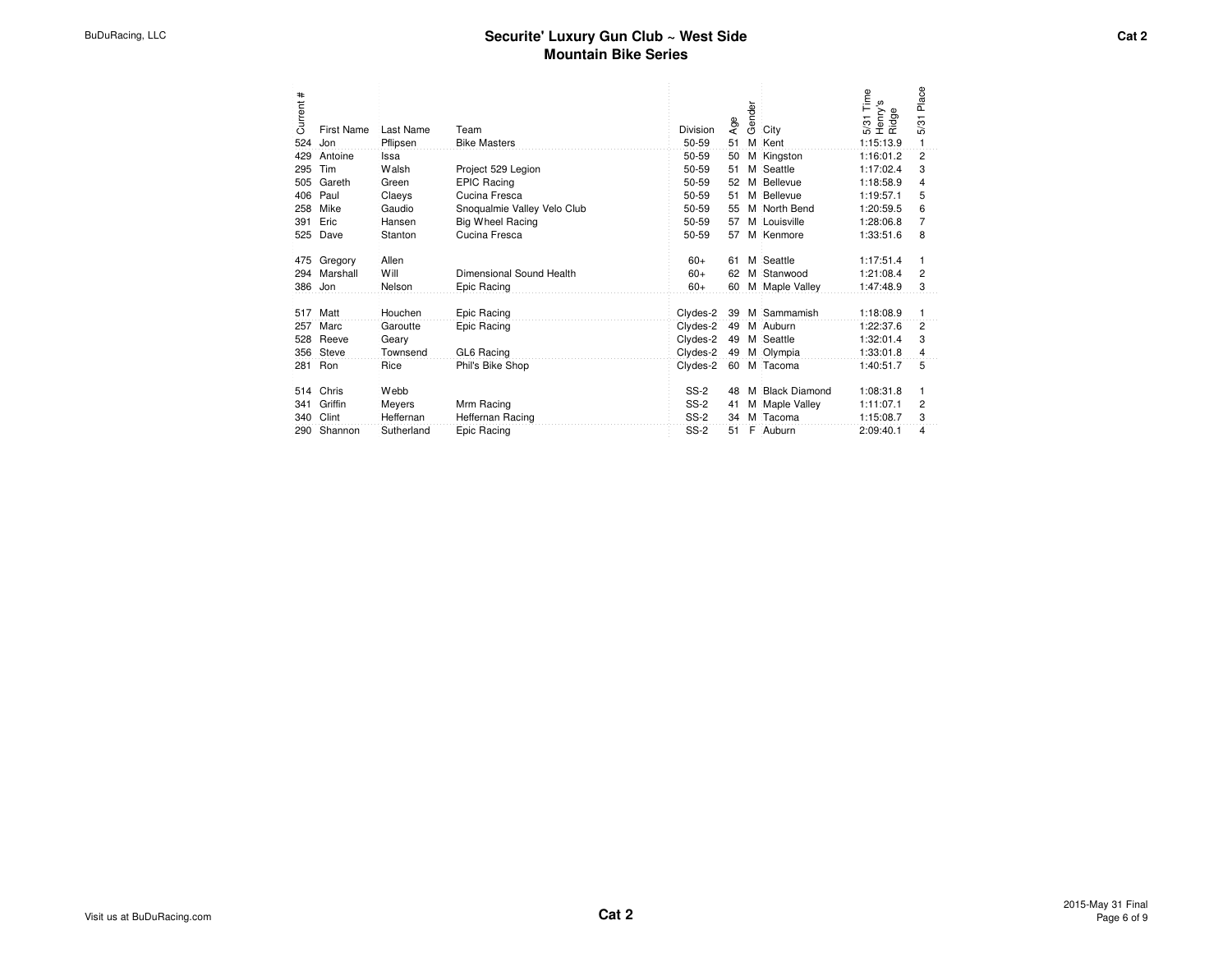| sponsors:  | Please support<br>the following | Securite' Luxury Gun Club, Singletrack Cycles, Phil's Bike<br>Shop, Skagit Cycles, Snohomish Bicycles, Jack's Bicycle Center,<br>Old Town Bicycle, Kirkland Bikes, FresBar, Bike Masters, B.I.<br>Cycles, McLeod Construction, Evergreen Railings, HSP, Recycled<br>Cycles, Woodinville Bicycle, Bicycle Works, and Bicycle Centres |                             |                |                 |                     |                                  |                                       |                                           |  |  |  |
|------------|---------------------------------|-------------------------------------------------------------------------------------------------------------------------------------------------------------------------------------------------------------------------------------------------------------------------------------------------------------------------------------|-----------------------------|----------------|-----------------|---------------------|----------------------------------|---------------------------------------|-------------------------------------------|--|--|--|
| Current #  |                                 |                                                                                                                                                                                                                                                                                                                                     |                             |                |                 | Gender              |                                  | თ<br>5/31<br>Time<br>Henry's<br>Ridge | 5/31                                      |  |  |  |
|            | <b>First Name</b>               | Last Name                                                                                                                                                                                                                                                                                                                           | Team                        | Division       | Age             |                     | City                             |                                       | Place                                     |  |  |  |
| 973        | Emma                            | Osborne                                                                                                                                                                                                                                                                                                                             | Madrona Composite           | 12&Under       | 12              | F                   | Lynnwood                         | 0:44:18                               | 1                                         |  |  |  |
| 849        | Meghan                          | Funston                                                                                                                                                                                                                                                                                                                             |                             | 12&Under       | 12              | F                   | <b>Black Diamond</b>             | 0:44:34                               | $\overline{c}$                            |  |  |  |
| 972        | Isabel                          | Palmer                                                                                                                                                                                                                                                                                                                              | Edmonds racer clams         | 12&Under       | 12              | F                   | Edmonds                          | 0:48:55                               | 3                                         |  |  |  |
| 971        | Cecilia                         | Smith                                                                                                                                                                                                                                                                                                                               | <b>Edmonds MS Composite</b> | 12&Under       | $\overline{12}$ | $\overline{F}$      | Edmonds                          | 0:49:17                               | $\overline{\mathbf{4}}$                   |  |  |  |
| 967        | Sydney                          | Moate                                                                                                                                                                                                                                                                                                                               |                             | 12&Under       | 11              | F                   | Auburn                           | 0:56:57                               | 5                                         |  |  |  |
| 861        | Audrey                          | <b>Barlow</b>                                                                                                                                                                                                                                                                                                                       | <b>EPIC Racing</b>          | 12&Under       | 9               | F                   | Auburn                           | 1:15:26                               | 6                                         |  |  |  |
|            |                                 |                                                                                                                                                                                                                                                                                                                                     |                             |                |                 |                     |                                  |                                       |                                           |  |  |  |
| 889        | Janna                           | Houchens                                                                                                                                                                                                                                                                                                                            |                             | 19-34          | 33              | F.                  | Sammamish                        | 0:53:14                               | $\mathbf{1}$                              |  |  |  |
|            |                                 |                                                                                                                                                                                                                                                                                                                                     |                             |                |                 |                     |                                  |                                       |                                           |  |  |  |
| 979        | Andrea (KA)                     | Richardson                                                                                                                                                                                                                                                                                                                          | <b>Team Securite'</b>       | 35-49          | 38              | F                   | Kirkland                         | 0:43:46                               | $\mathbf{1}$                              |  |  |  |
| 764        | Wendy                           | Graves                                                                                                                                                                                                                                                                                                                              | Raise the Bar               | 35-49          | 47              | F                   | Kent                             | 0:44:45                               | $\overline{c}$                            |  |  |  |
| 937        | Lisa                            | Gerard                                                                                                                                                                                                                                                                                                                              |                             | 35-49          | 44              | F                   | <b>Maple Valley</b>              | 0:47:00                               | 3                                         |  |  |  |
| 985        | Sherri                          | <b>Brady</b>                                                                                                                                                                                                                                                                                                                        | Muddbunnies                 | 35-49          | 37              | F<br>F              | <b>Maple Valley</b><br>Bellevue  | 0:47:13<br>0:51:15                    | $\overline{\mathbf{4}}$<br>$\overline{5}$ |  |  |  |
| 777<br>956 | Jen<br>Melissa                  | Frohlich                                                                                                                                                                                                                                                                                                                            | Team Group Health           | 35-49          | 41<br>48        | F                   | Seattle                          | 0:52:35                               | $\overline{6}$                            |  |  |  |
|            |                                 | Eamer                                                                                                                                                                                                                                                                                                                               | Team Group Health           | 35-49          |                 |                     |                                  |                                       | $\overline{7}$                            |  |  |  |
| 987<br>799 | Yvonne<br>Julie                 | Southworth<br>Allman                                                                                                                                                                                                                                                                                                                | Muddbunnies                 | 35-49<br>35-49 | 39<br>42        | F<br>$\overline{F}$ | <b>Black Diamond</b><br>Mukilteo | 0:56:53<br>0:57:55                    | 8                                         |  |  |  |
|            |                                 |                                                                                                                                                                                                                                                                                                                                     | Epic Racing                 |                | 45              |                     |                                  |                                       | 9                                         |  |  |  |
| 763        | Sandra<br>Heidi                 | <b>Barlow</b>                                                                                                                                                                                                                                                                                                                       | Epic Racing                 | 35-49<br>35-49 | 42              | F                   | Marysville<br>Auburn             | 1:16:30<br>1:32:41                    | $\overline{10}$                           |  |  |  |
| 986        |                                 | Grip<br>Rockwell                                                                                                                                                                                                                                                                                                                    | Muddbunnies                 |                |                 | F.                  |                                  |                                       |                                           |  |  |  |
| 801        | Autumn                          |                                                                                                                                                                                                                                                                                                                                     | Epic Racing                 | 35-49          | 44              |                     | Mukilteo                         | 2:11:47                               | 11                                        |  |  |  |
| 970        | Karen                           |                                                                                                                                                                                                                                                                                                                                     | We Raise the Bar            | $50+$          | 56              | F.                  | Kent                             | 0:43:45                               | $\mathbf{1}$                              |  |  |  |
|            |                                 | Nolting                                                                                                                                                                                                                                                                                                                             |                             |                |                 |                     |                                  |                                       |                                           |  |  |  |
|            |                                 |                                                                                                                                                                                                                                                                                                                                     |                             |                |                 |                     |                                  |                                       |                                           |  |  |  |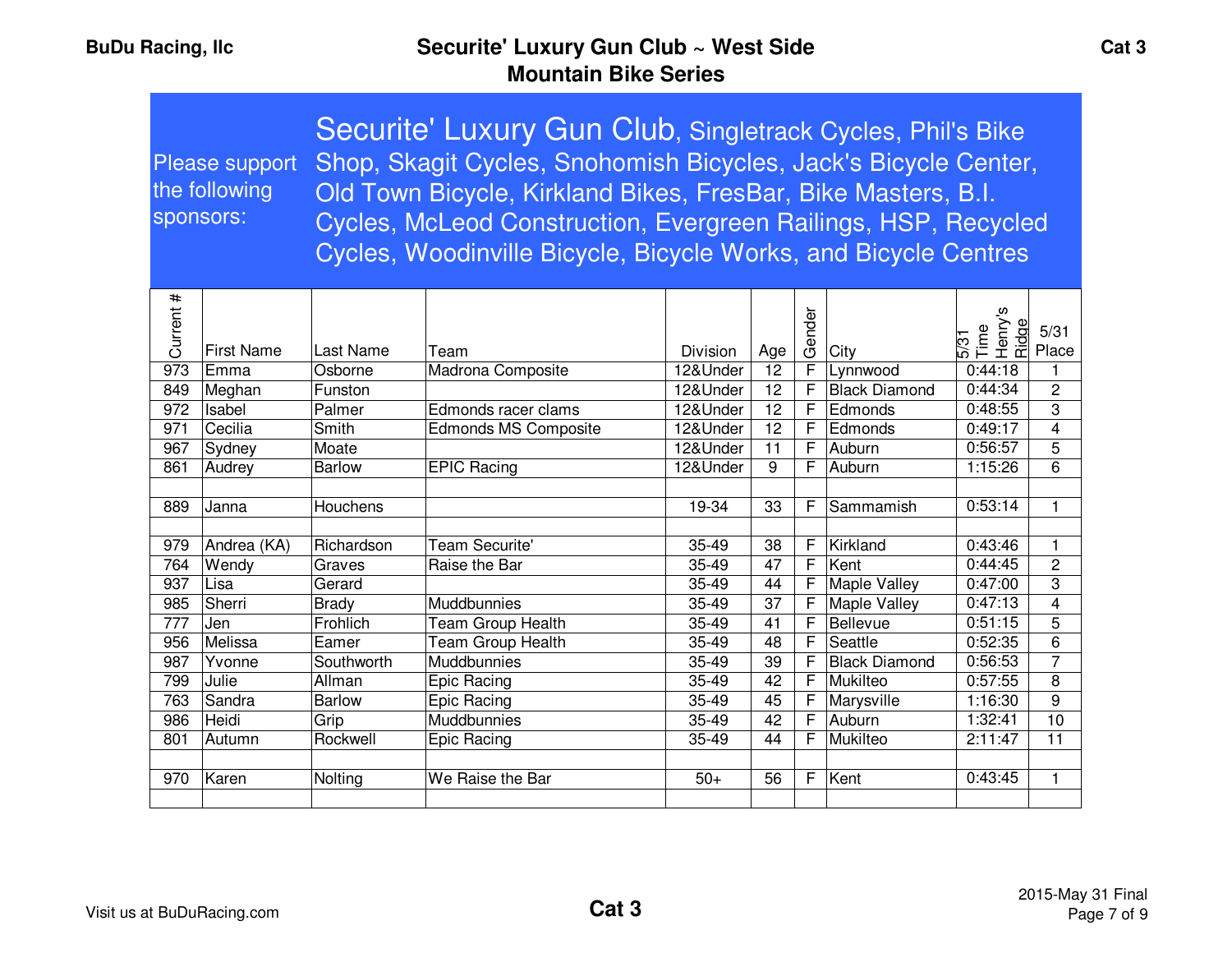| $\pmb{\ast}$<br>Current | <b>First Name</b> | Last Name       | Team                       | Division  | Age             | Gender | City             | ဖ<br>Henry's<br>Ridge<br>5/31<br>Time | 5/31<br>Place  |
|-------------------------|-------------------|-----------------|----------------------------|-----------|-----------------|--------|------------------|---------------------------------------|----------------|
| 968                     | <b>Brett</b>      | Hanley          | Lake Washington Griffins   | 12&Under  | 12              | M      | Bellevue         | 0:36:29                               |                |
| 969                     | <b>Steiner</b>    | Christensen     | Old Town Bike              | 12&Under  | 11              | M      | Tacoma           | 0:38:20                               | $\overline{c}$ |
| 765                     | Joe               | Spranger        | Rad Racing NW              | 12&Under  | 9               | M      | Seattle          | 0:44:29                               | 3              |
| 975                     | Shay              | Konieczka       | Epic                       | 12&Under  | 8               | M      | issaquah         | 0:50:32                               | 4              |
| 779                     | Griffin           | <b>Barlow</b>   | Epic Racing                | 12&Under  | $\overline{12}$ | M      | Marysville       | 1:00:10                               | 5              |
| 990                     | Mason             | Houchers        | Epic                       | 12&Under  | $\overline{7}$  | M      | Sammamish        | 1:09:50                               | 6              |
| 991                     | Jackson           | <b>Houchers</b> | Epic                       | 12&Under  | 5               | м      | Sammamish        | 1:17:24                               | 7              |
|                         |                   |                 |                            |           |                 |        |                  |                                       |                |
| 766                     | <b>Jack</b>       | Spranger        | Rad Racing NW              | $13 - 18$ | 13              | M      | Seattle          | 0:38:06                               | 1              |
| 753                     | Zach              | Cooper          |                            | $13 - 18$ | 18              | M      | <b>Fall City</b> | 0:39:21                               | 2              |
| 966                     | Ryan              | Bean            |                            | $13 - 18$ | 15              | M      | Woodinville      | 0:40:19                               | 3              |
| 810                     | Tyler             | Bommarito       |                            | $13 - 18$ | 14              | M      | Renton           | 0:40:28                               | $\overline{4}$ |
| 788                     | Connor            | Gizinski        | <b>CYCLE U</b>             | $13 - 18$ | 13              | M      | Seattle          | 0:42:08                               | 5              |
| 869                     | Max               | Hanley          | Lake WA Middle School Team | $13 - 18$ | $\overline{15}$ | M      | Bellevue         | 0:43:41                               | 6              |
| 752                     | Jacob             | Cooper          | Project 529 Legion         | $13 - 18$ | 15              | м      | <b>Fall City</b> | 0:48:25                               | 7              |
| 964                     | Lars              | Hammerstrom     |                            | $13 - 18$ | 13              | м      | Ravensdale       | 0:55:45                               | 8              |
| 962                     | <b>JT</b>         | Hammerstrom     |                            | $13 - 18$ | $\overline{15}$ | M      | Ravensdale       | 1:07:17                               | 9              |
|                         |                   |                 |                            |           |                 |        |                  |                                       |                |
| 988                     | <b>Brian</b>      | Sahlin          |                            | 19-34     | 29              | M      | Auburn           | 0:34:26                               | 1              |
| 795                     | Grant             | <b>Boere</b>    | Singletrack Cycles         | 19-34     | 30              | M      | Snoqualmie       | 0:37:10                               | 2              |
| 845                     | Chris             | Hampton         | <b>Singletrack Cycles</b>  | 19-34     | 25              | м      | North Bend       | 0:37:33                               | 3              |
| 963                     | Chuangi           | Sun             |                            | 19-34     | 24              | M      | Bellevue         | 0:39:03                               | 4              |
| 989                     | Kelvin            | Fox             |                            | 19-34     | 21              | M      | Covington        | 0:39:18                               | 5              |
| 976                     | Richard           | Mann            | Mt Si MTB                  | 19-34     | 33              | M      | Seattle          | 0:40:28                               | 6              |
| 965                     | Joseph            | Tucker          | <b>Bike Masters</b>        | 19-34     | 31              | M      | Maple Valley     | 0:41:09                               | 7              |
| 984                     | Anthony           | Gonzalez        | <b>Bike Masters</b>        | $19 - 34$ | 28              | M      | Kent             | 0:46:18                               | 8              |
| 982                     | Evan              | Richards        |                            | 19-34     | 25              | M      | Auburn           | 0:47:34                               | 9              |
| 981                     | Scott             | Thorson         |                            | 19-34     | $\overline{25}$ | M      | Renton           | 0:47:46                               | 10             |
|                         |                   |                 |                            |           |                 |        |                  |                                       |                |